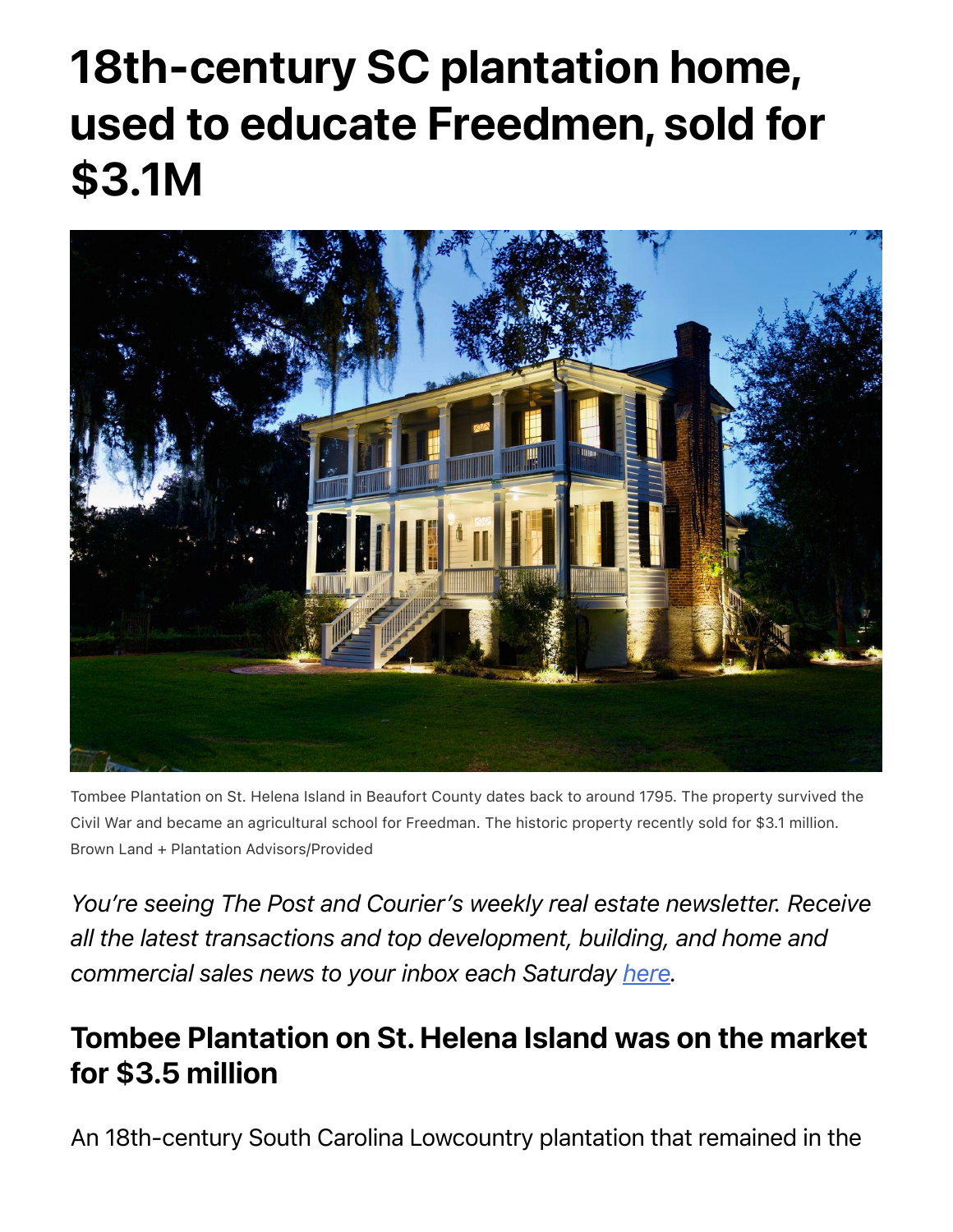hands of descendants of former enslaved people for more than a century recently sold for \$3.1 million after being on the market for about three months.

It was previously listed for \$3.5 million. The new [home](https://www.postandcourier.com/business/real_estate/sc-home-sales-climb-to-new-record-in-21-rising-interest-rates-could-temper-buying/article_f1e7cea0-758f-11ec-865e-77c1c093fa2c.html) owners are Steven A. Madden and Katherine D. Madden of Columbia, according to Beaufort County land records.

Believed to have been built after 1795, the two-story Tombee Plantation home near Beaufort is one of the few surviving plantation houses constructed before the Civil War on St. Helena Island.

The site's name comes from the cotton planter who had it built, Thomas Benjamin Chaplin or "Tom B," though other accounts say it could have been named for his grandson of the same name. The 24-acre property includes the main **house**, guest [house](https://www.postandcourier.com/business/real_estate/charleston-home-show-returns-after-pandemic-hiatus-boston-firm-buys-cainhoy-apartments/article_8c1f8468-6410-11ec-90e1-330373c1edf2.html) and dock.

The original 376-acre plantation served as a hub for shipping sea island cotton to Charleston.

When Union troops seized the sea island in 1861, the owners of Tombee fled as did many other plantation owners.

As part of what was called the "Port Royal Experiment" from 1862-1865, abandoned plantation acreage was divided among former enslaved people, who could buy land for \$1.25 an acre, according to **BlackPast.org**.

The Tombee home was kept by the government and used as an agricultural school to educate Freedmen, according to a history of the property by Brown Land + Plantation Advisors and Wise Batten Inc., which handled the listing.

In 1971, James Williams bought the former plantation property and restored it. The site was previously owned by a Nashville, Tenn.-based firm called Tombee LLC, which bought the [island property](https://www.postandcourier.com/business/real_estate/hoopstick-island-on-johns-island-near-charleston-sells-for-7-5m/article_9166f034-798f-11ec-901d-eb63fda01ffd.html) in September 2020 for \$1.3